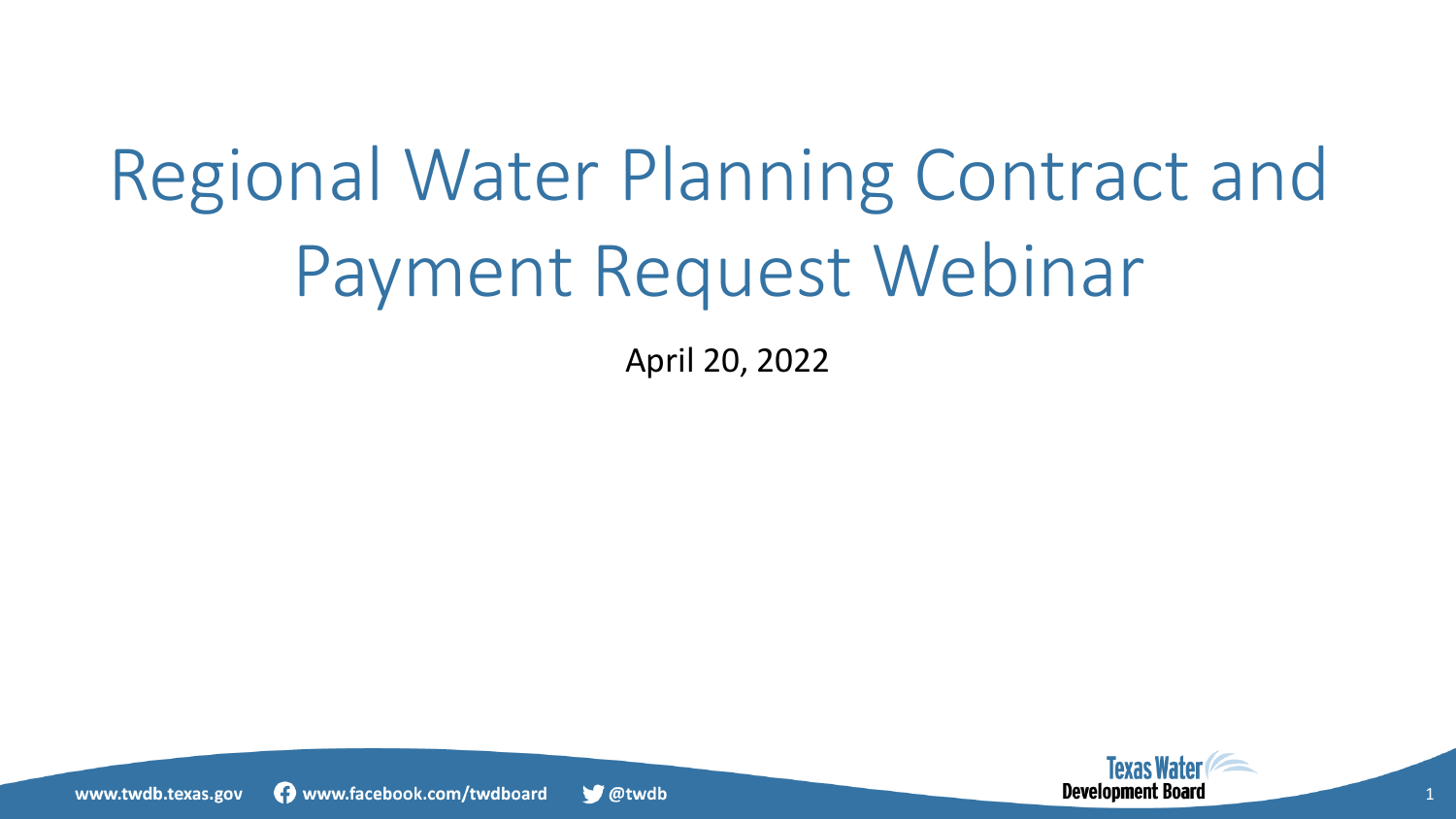### RWP Payment Request Webinar

### **Agenda Overview:**

- 1. Introductions & Opening Comments
- 2. Overall Process
- 3. Payment Request Submissions
- 4. Eligible and Ineligible Expenses
- 5. Modifications to Budget
- 6. Contract Reminders
- 7. Questions

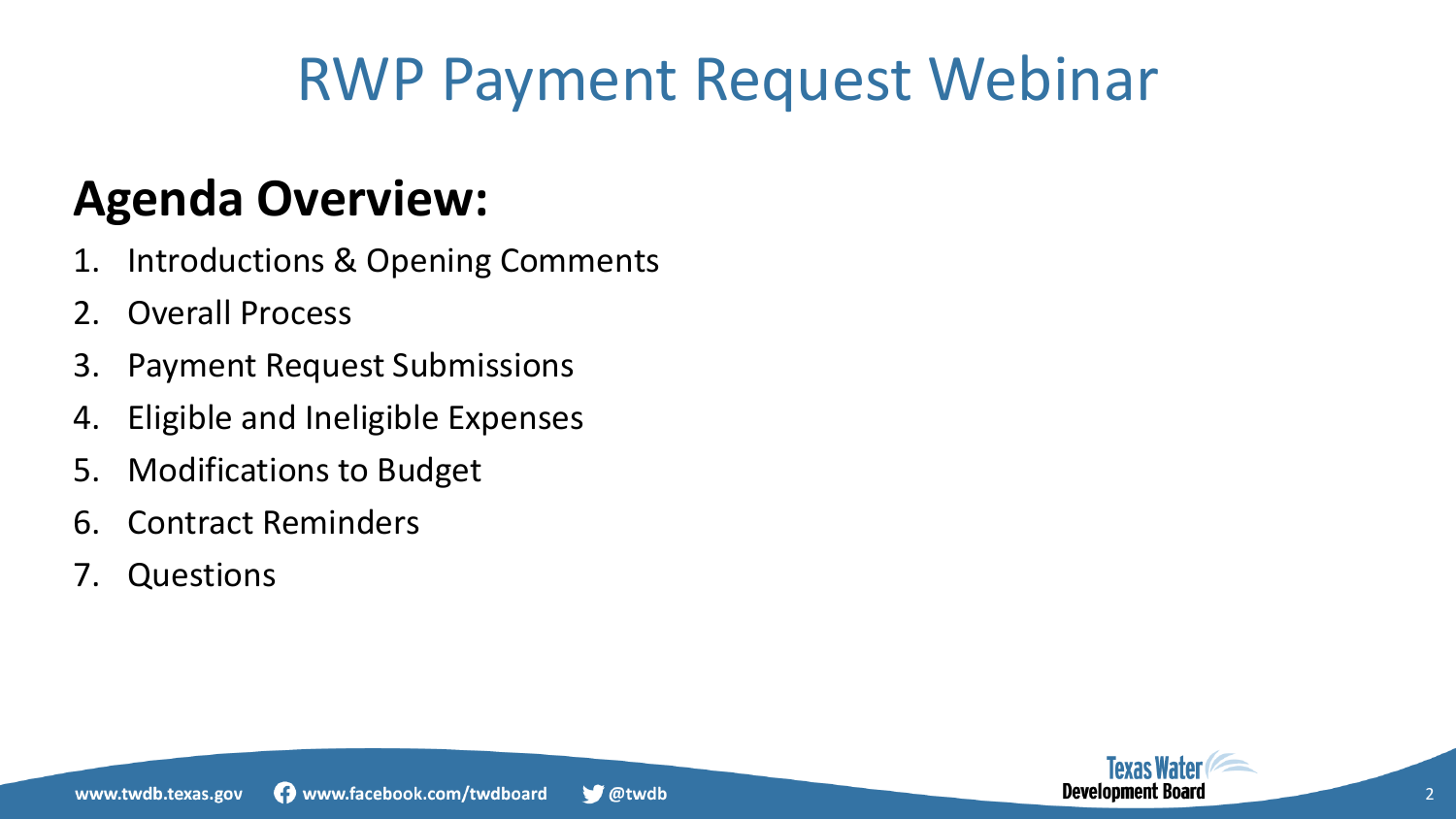## TWDB Water Planning Staff

**Sarah Backhouse** - Manager, [Sarah.Backhouse@twdb.texas.gov,](mailto:Sarah.Backhouse@twdb.texas.gov) (512) 936-2387

### Planners/Contract Managers

- Ron Ellis Team Lead, Regional Water Planner (D), [Ron.Ellis@twdb.texas.gov,](mailto:ron.ellis@twdb.texas.gov) (512) 463-4146
- **Kevin Smith**  Regional Water Planner (C, B, N), [Kevin.Smith@twdb.texas.gov,](mailto:kevin.smith@twdb.texas.gov) (512) 475-1561
- Lann Bookout Regional Water Planner (H, I, K), [Lann.Bookout@twdb.texas.gov,](mailto:lann.bookout@twdb.texas.gov) (512) 936-9439
- **William Alfaro**  Regional Water Planner (A, J, M), [William.Alfaro@twdb.texas.gov,](mailto:william.alfaro@twdb.texas.gov) (512) 463-4741
- **Elizabeth McCoy, P.G.**  Regional Water Planner (F, L, E), [Elizabeth.McCoy@twdb.texas.gov,](mailto:elizabeth.mccoy@twdb.texas.gov) (512) 475-1852
- Jean Devlin Regional Water Planner (G, O, P), [Jean.Devlin@twdb.texas.gov,](mailto:jean.devlin@twdb.texas.gov) (512) 936-8190

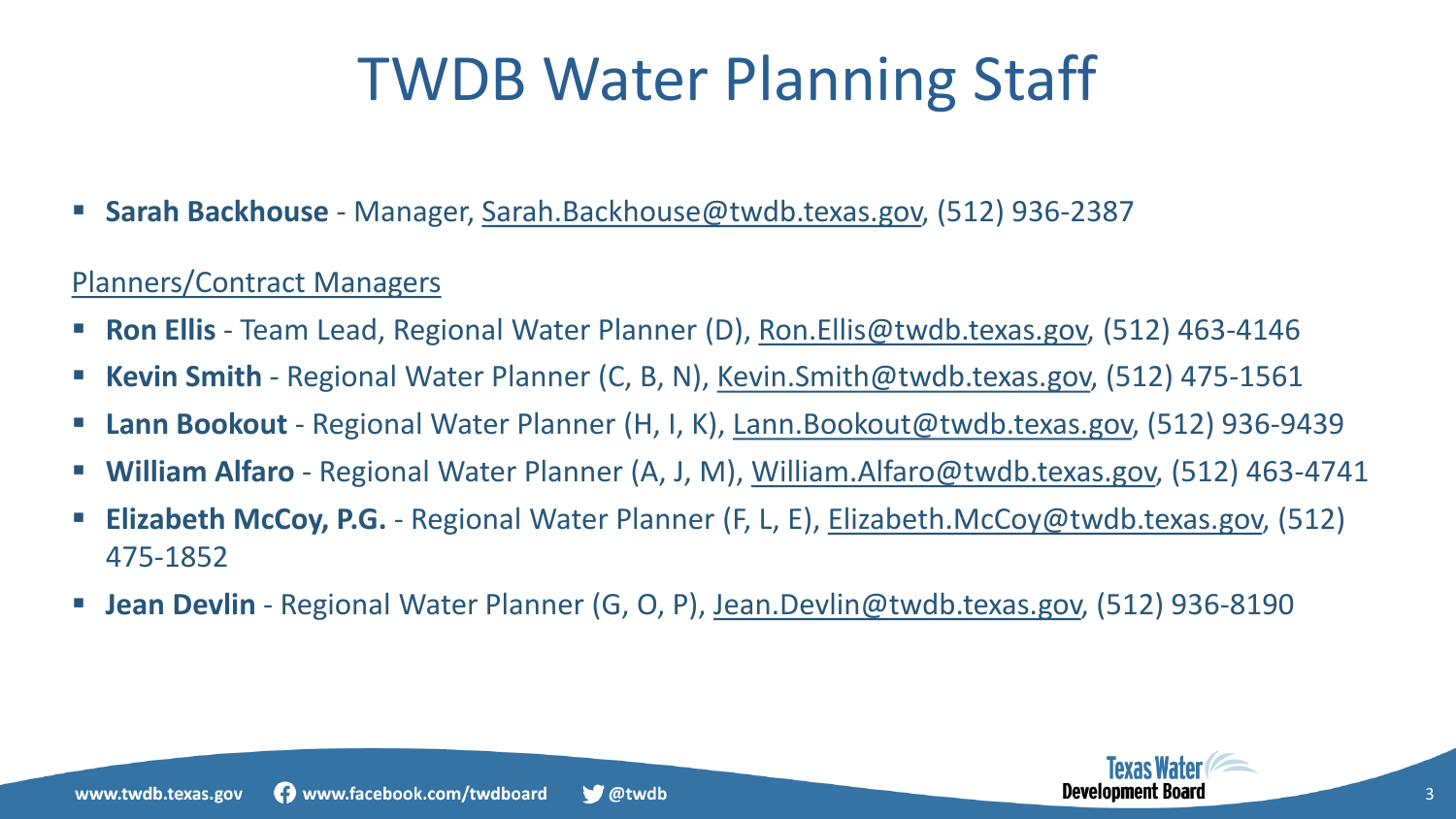### TWDB Contracts Staff

**Cameron Turner** - Director, Procurement & Contract Services [cameron.turner@twdb.texas.gov,](mailto:cameron.turner@twdb.Texas.gov) 512-936-6090

**Lisa Farrell** - Contract Specialist, Team Lead Contract Payments [lisa.farrell@twdb.texas.gov,](mailto:lisa.farrell@twdb.texas.gov) 512-463-0655 **Stephen Ross** - Contract Specialist, Team Lead Contract Development [stephen.ross@twdb.texas.gov,](mailto:stephen.ross@twdb.texas.gov) 512-475-1513



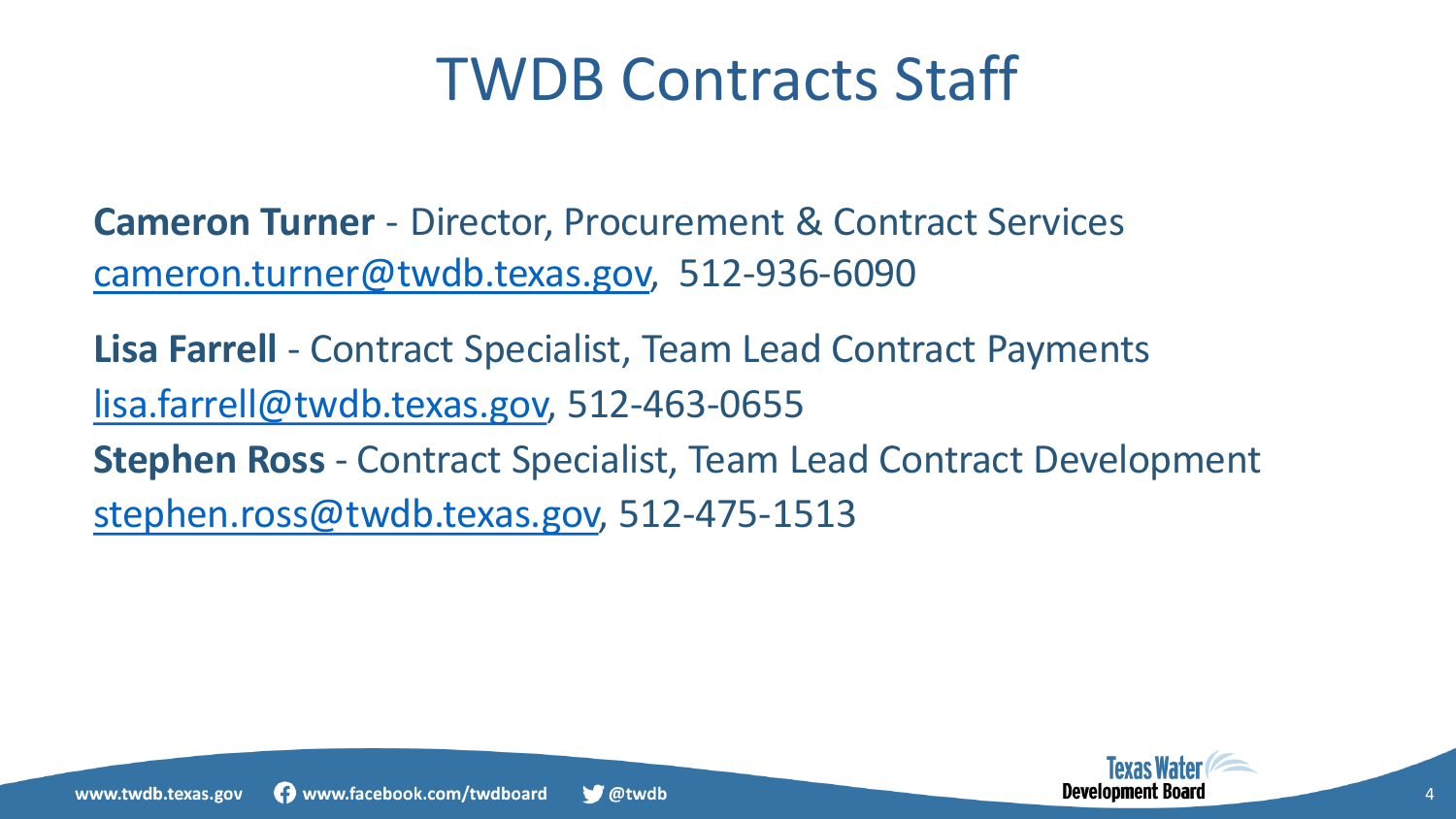## Two Types of RWP Payment Methods

- **Advance Method**: Initial advance payment **20% of Committed Funds.** Contractor may request & receive their next Advance by providing documentation showing at least 90% of eligible expenses (of the previous advanced amount). Then the final **5% of Committed Funds** (Retainage) will be held by TWDB and released upon project completion. *See chart*
- **Reimbursement Method**: Contractor submits eligible expenses, TWDB withholds 5% from each Payment Request and releases Retainage upon project completion.

| 1  | $\overline{2}$ | 3  | 4  | 5  | 6  | 7  | 8  | 9  | 10  |
|----|----------------|----|----|----|----|----|----|----|-----|
| 11 | 12             | 13 | 14 | 15 | 16 | 17 | 18 | 16 | 20  |
| 21 | 22             | 23 | 24 | 25 | 26 | 27 | 28 | 29 | 30  |
| 31 | 32             | 33 | 34 | 35 | 36 | 37 | 38 | 39 | 40  |
| 41 | 42             | 43 | 44 | 45 | 46 | 47 | 48 | 49 | 50  |
| 51 | 52             | 53 | 54 | 55 | 56 | 57 | 58 | 59 | 60  |
| 61 | 62             | 63 | 64 | 65 | 66 | 67 | 68 | 69 | 70  |
| 71 | 72             | 73 | 74 | 75 | 76 | 77 | 78 | 79 | 80  |
| 81 | 82             | 83 | 84 | 85 | 86 | 87 | 88 | 89 | 90  |
| 91 | 92             | 93 | 94 | 95 | 96 | 97 | 98 | 99 | 100 |

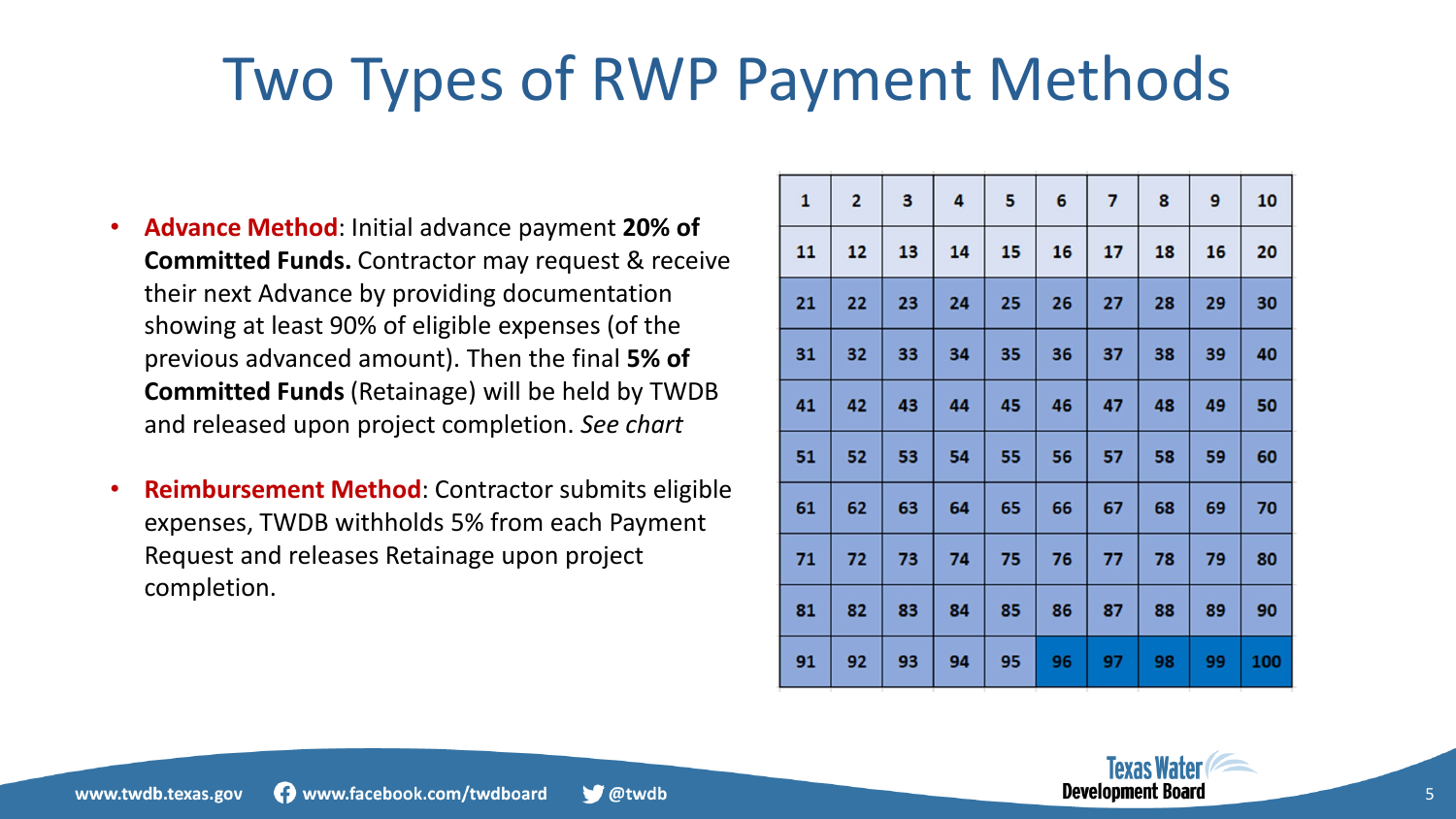### Payment Request Submission



**Schedule:** A minimum of quarterly.



**Submit** all payment requests to *invoice@twdb.texas.gov* and cc: your Contract Manager.



### **3 required components:**

Payment Request Form (including Invoice Ledger, Task Ledger, and Summary Table)

Invoices & Support Documentation

Written Progress Report (as a separate PDF)

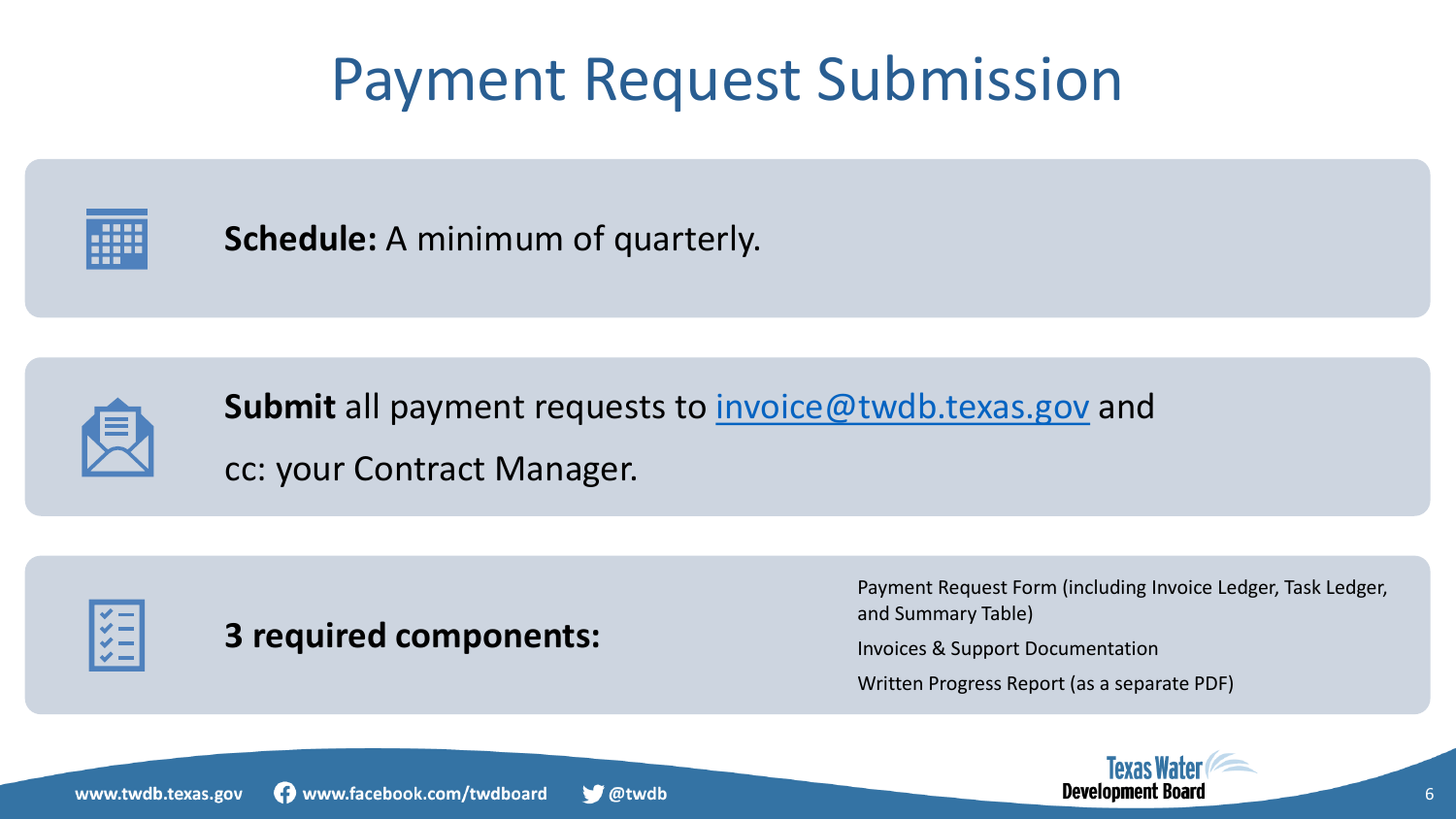### Payment Request Form

- **Payment Request:** If using the Advance Method, the next payment request you will submit is Payment Request No. 2. (the first payment was the initial advance). If using the Reimbursement Method, it will be Payment Request No. 1.
- **Billing Period:** The actual date range the work was performed (including Subcontractors & Subsubcontractors).
- **Requested Amount:** For Advance method, the amount will be 20% of the current committed funds. For Reimbursement, it will be the amount of eligible expenses less retainage.

#### **\*Please remember to sign and date before submitting\***

*Templates (Reimbursement Request or RWP Advance Form) can be downloaded at: [https://www.twdb.texas.gov/about/contract\\_admin](https://www.twdb.texas.gov/about/contract_admin)*



| Dertification: I certify that to the best of my knowledge and belief that the billed costs hereon are in accordanc |  |  |  |  |  |  |  |  |
|--------------------------------------------------------------------------------------------------------------------|--|--|--|--|--|--|--|--|
|                                                                                                                    |  |  |  |  |  |  |  |  |
|                                                                                                                    |  |  |  |  |  |  |  |  |
|                                                                                                                    |  |  |  |  |  |  |  |  |
| Signature and Title of Authorized Representative                                                                   |  |  |  |  |  |  |  |  |
|                                                                                                                    |  |  |  |  |  |  |  |  |
|                                                                                                                    |  |  |  |  |  |  |  |  |
| Print or Type Name and Title of Representative Signing                                                             |  |  |  |  |  |  |  |  |
| TWDB-CP0001                                                                                                        |  |  |  |  |  |  |  |  |

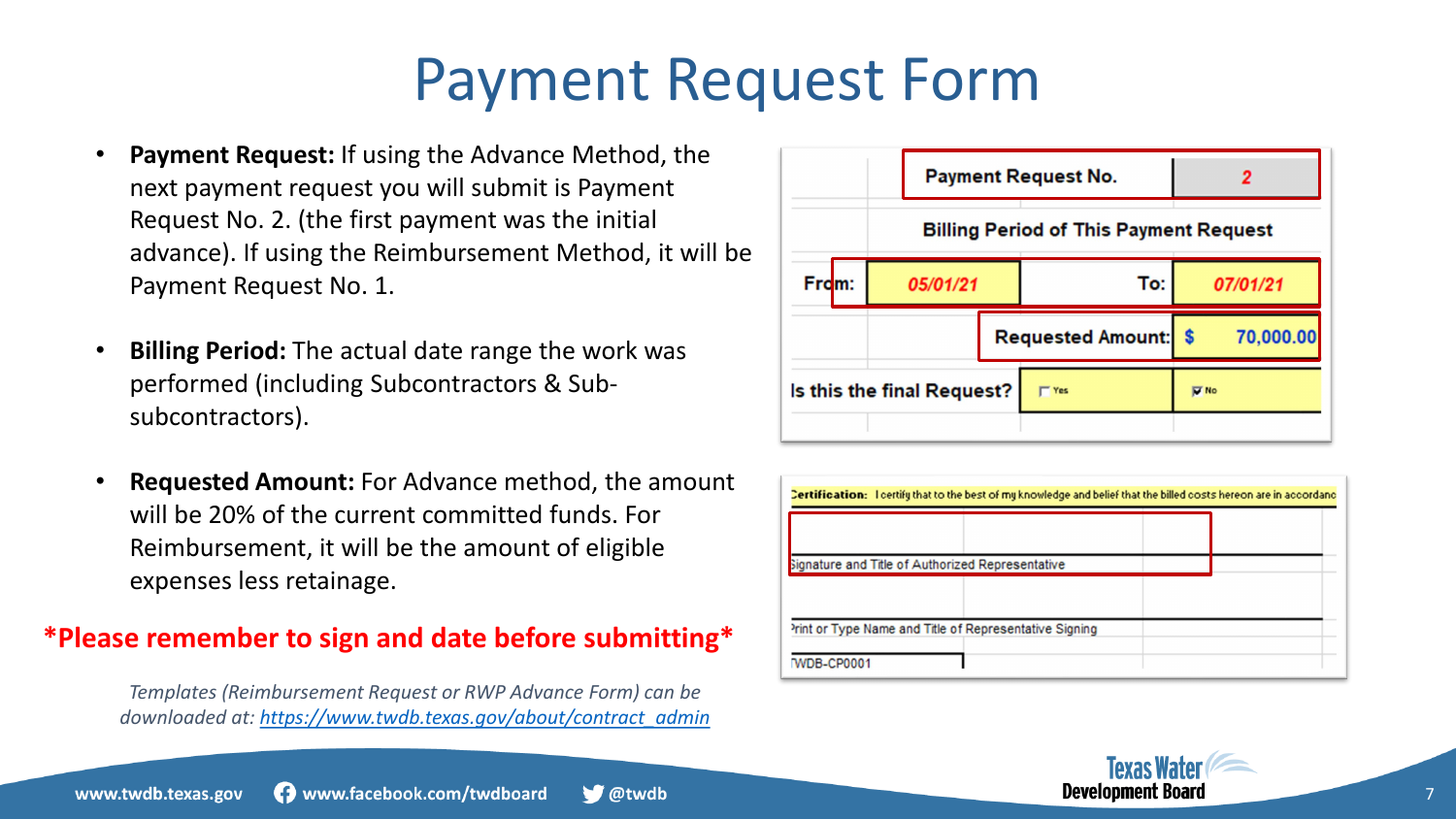## Invoice/Expense & Task Ledgers

- Contractors must provide the breakdown amounts of their expenses by Expense & Task Budget categories (Exhibit B).
- Task *=* **WHAT** is being done (i.e., Demand Projection Analysis)
- Expense *=* **HOW** it's done (i.e., Salaries/Wages, Other, Travel)
- The **TOTAL AMOUNT** requested must be consistent in each document (Payment Request form, invoice ledger, and task ledger)

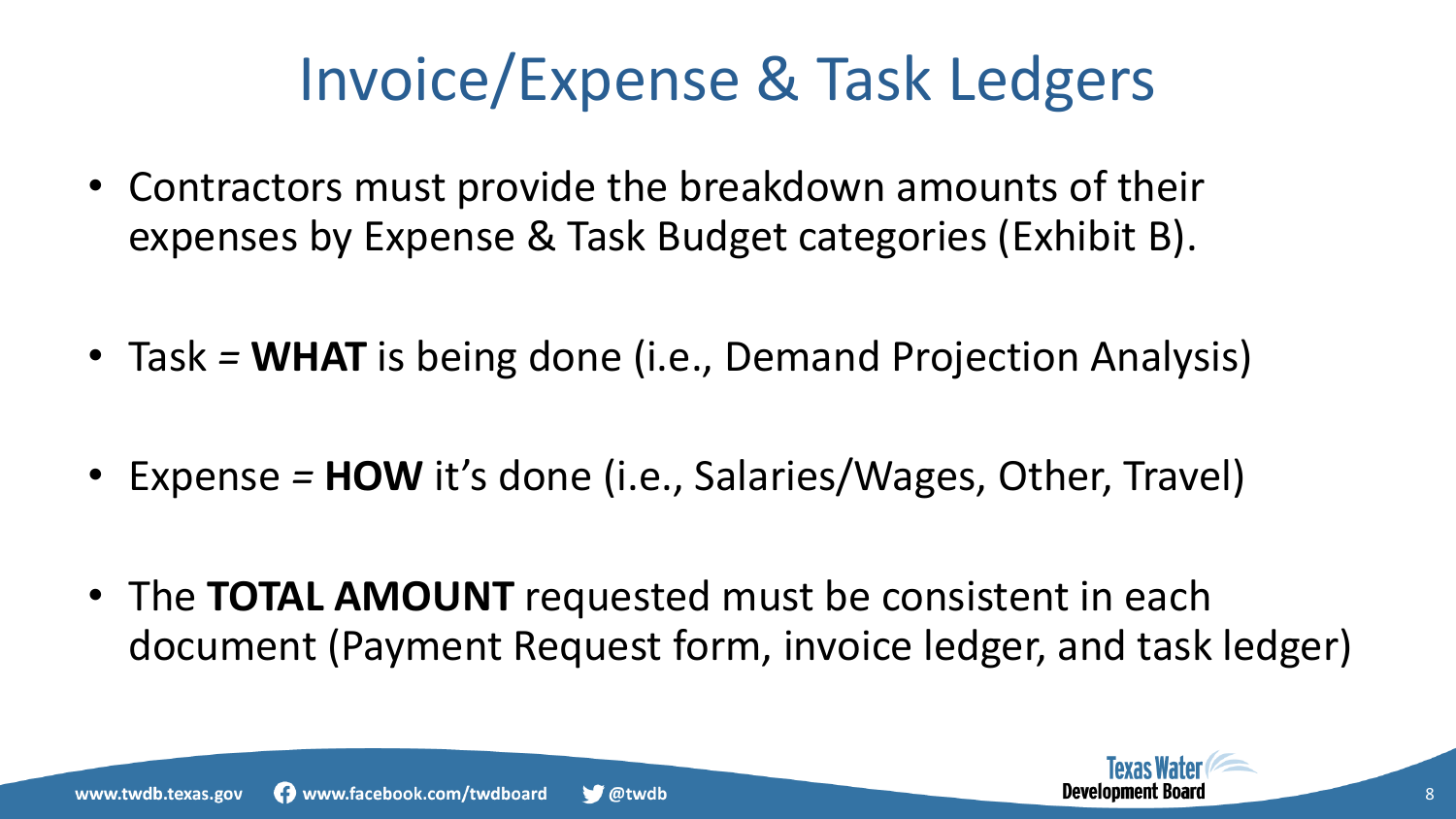## Invoice Ledger Example

| <b>Invoice Ledger</b>       |           |                             |                   |  |              |  |           |          |                             |                    |  |
|-----------------------------|-----------|-----------------------------|-------------------|--|--------------|--|-----------|----------|-----------------------------|--------------------|--|
| Planning Group Sponsor Name |           |                             |                   |  |              |  |           |          |                             |                    |  |
| 21483025xx<br>Contract#     |           |                             |                   |  |              |  |           |          |                             |                    |  |
| Payment                     |           |                             |                   |  | Invoice      |  | Requested | Approved |                             |                    |  |
| <b>Request No</b>           | Date      | Vendor                      | <b>Invoice No</b> |  | Amount       |  | Amount    | Amount   | <b>Budget Sub-Category</b>  | <b>Description</b> |  |
|                             | 7/1/2021  | Planning Group Sponsor Name | Payment Req 2     |  | 62,500.00 \$ |  | 2,000.00  |          | <b>Other Expenses</b>       |                    |  |
|                             | 7/1/2021  | Planning Group Sponsor Name | Payment Req 2     |  | 62,500.00 \$ |  | 500.00    |          | <b>Voting Member Travel</b> |                    |  |
|                             | 11/1/2022 | Subcontractor               | 78910             |  | 60,000.00 \$ |  | 20,000.00 |          | Salaries & Wages Sub #1     |                    |  |
|                             | 11/1/2022 | Subcontractor               | 78910             |  | 60,000.00 \$ |  | 7,500.00  |          | Fringe Sub #1               |                    |  |
|                             | 11/1/2022 | Subcontractor               | 78910             |  | 60,000.00 \$ |  | 15,000.00 |          | Overhead Sub #1             |                    |  |
|                             | 11/1/2022 | Subcontractor               | 78910             |  | 60,000.00 \$ |  | 5,000.00  |          | Profit Sub #1               |                    |  |
|                             | 11/1/2022 | Subcontractor               | 78910             |  | 60,000.00 \$ |  | 1,000.00  |          | Other Expenses Sub #1       |                    |  |
|                             | 11/1/2022 | Subcontractor               | 78910             |  | 60,000.00 \$ |  | 1,500.00  |          | Travel Sub #1               |                    |  |
|                             | 11/1/2022 | Subcontractor               | 78910             |  | 60,000.00 \$ |  | 10,000.00 |          | Subcontractor #1            | sub-sub            |  |
|                             |           |                             |                   |  |              |  | 62,500.00 |          |                             |                    |  |

#### **Invoice No.:**

• Subcontractors must provide the breakdown amounts of their Expense Budget line items by each invoice.

#### **Budget Sub-Category:**

These categories must align with the expense budget categories in the contract with TWDB and in the subcontract between Sponsor and consultant.

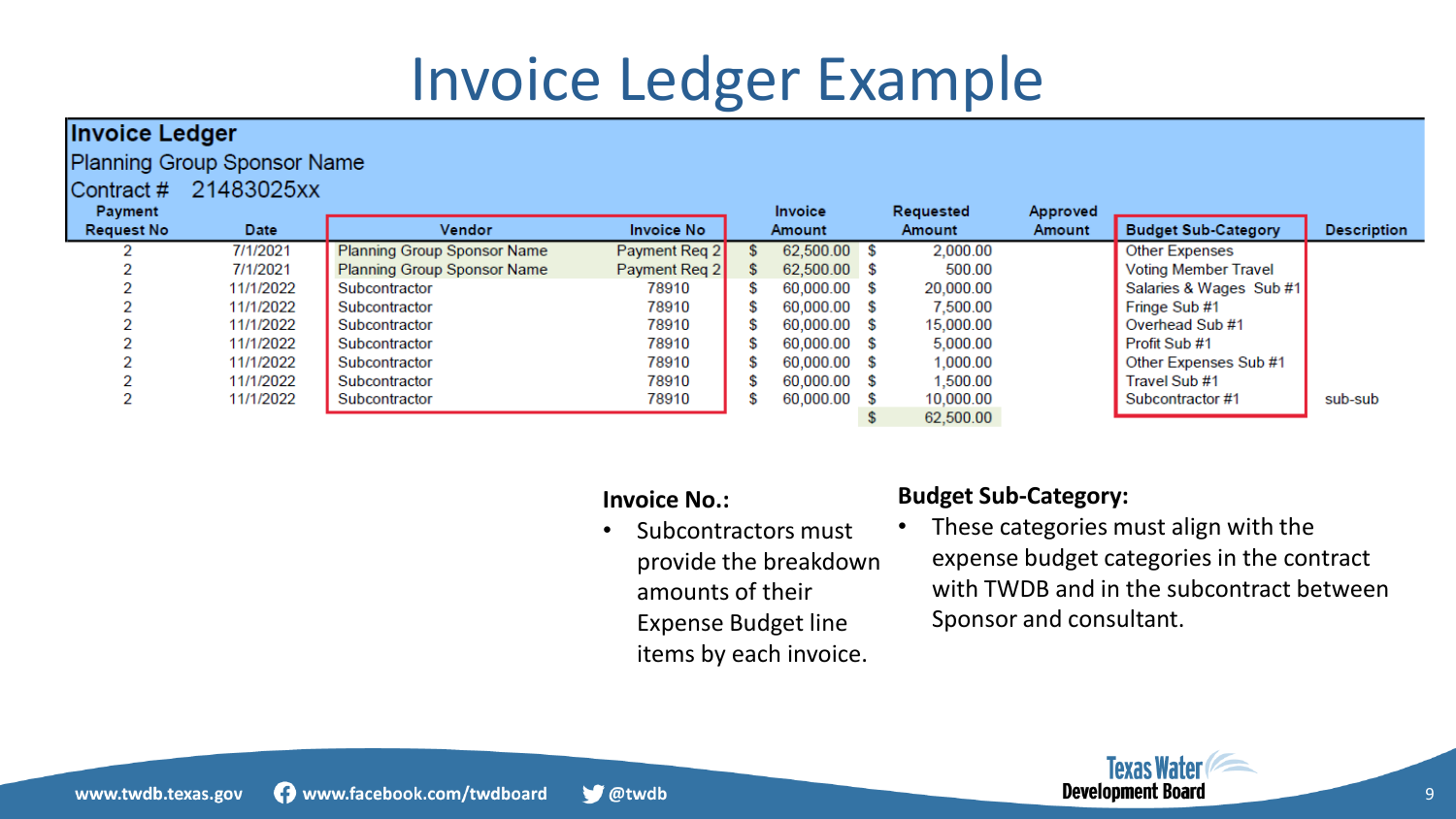## Required Support Documentation

- **Article IV. Compensation and Reimbursement:** Must provide invoices and support docs from Subcontractor (*or Sub-sub)* to Contractor for work being requested for reimbursement.
	- DO send labor summary of rate and hours/staff worked
	- DO NOT send detailed timesheets
	- Must provide breakdown amounts by Subcontractor expense categories (i.e., Salaries/Wages, Fringe, Overhead, Profit, Travel, Other)
	- Tearsheets/or Affidavits (need proof of publication along with invoice from publisher)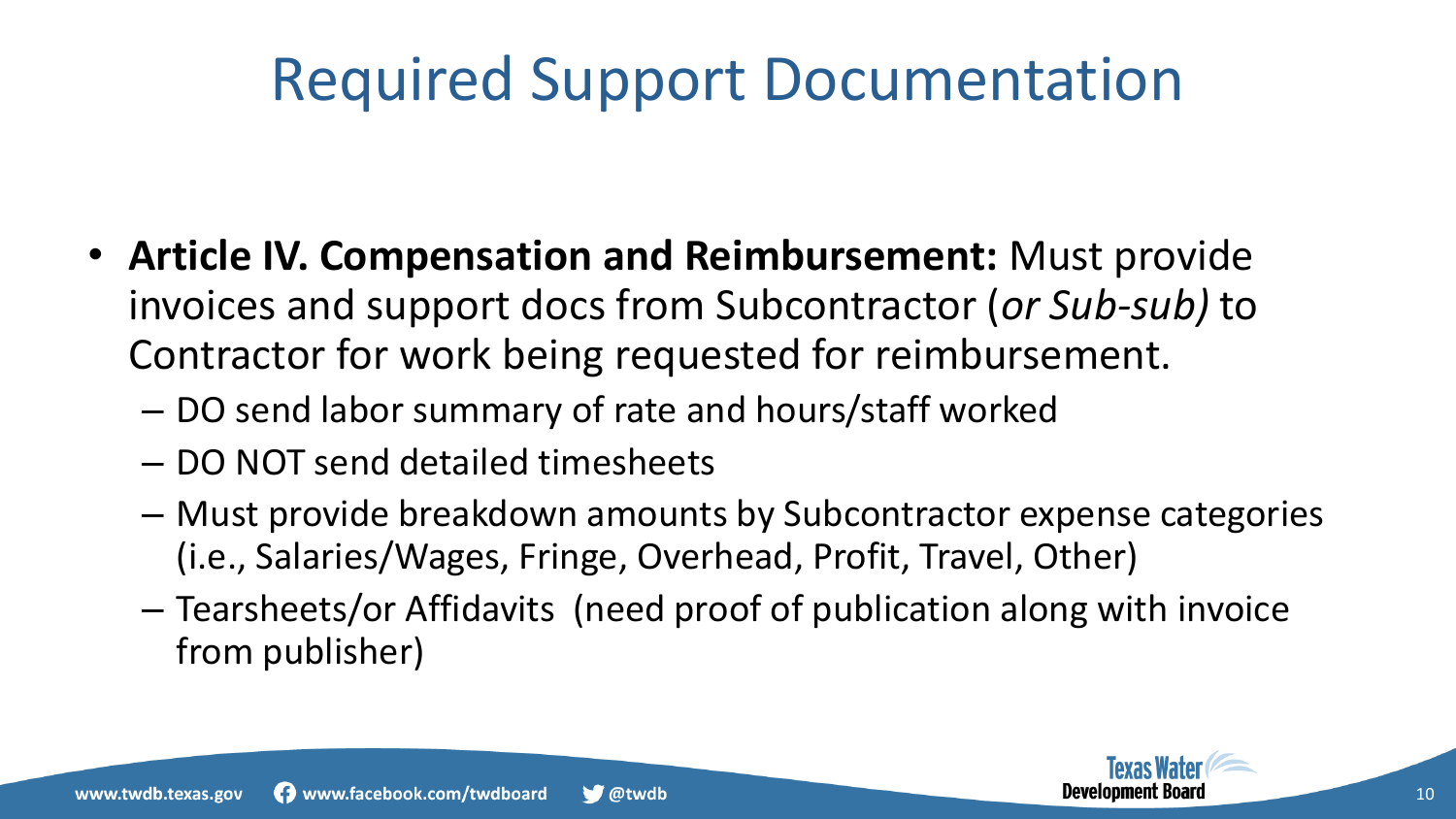# Required Support Documentation (cont.)

- Appropriate backup documents must be provided for 'Other' & 'Travel' Expense categories
- Transparency of State Travel Expenses the more details you provide us, the better! Gov't Code Sec. 660.007 "Conservation of Funds" — *this is the basis for all State travel expense reimbursement*
- TWDB requests **itemized meal receipts** & mileage documentation (Google Maps or odometer readings)

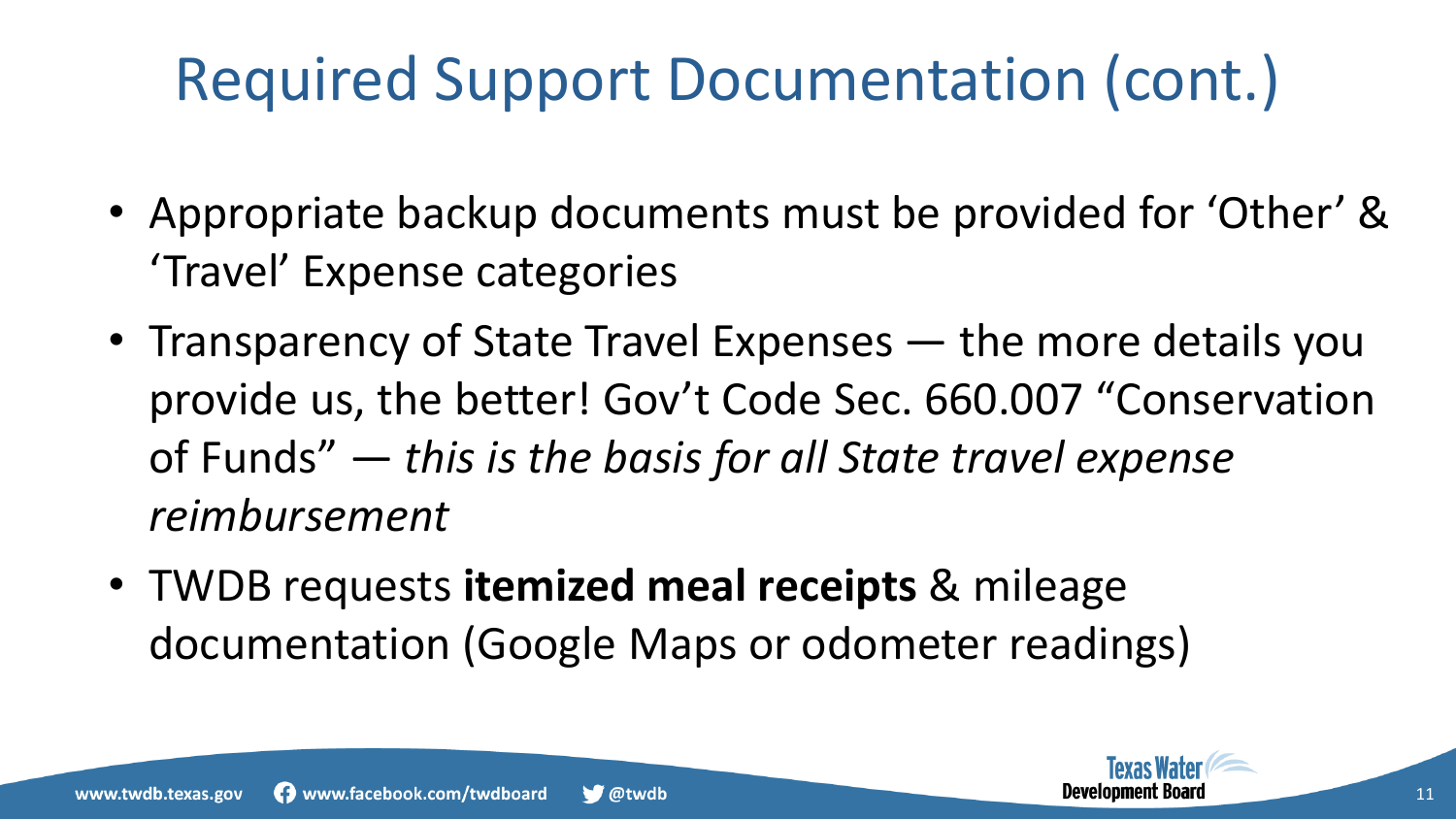## Task Ledger Example

- **TWDB Task No:** Amounts for each task should be on separate rows. Must align with Task Numbers in TWDB Contract.
- Please list each Task Number only once with the total Task cumulative dollar amount.

### **Task Ledger**

 $\bigtriangledown$  @twdb

**Planning Group Sponsor Name** 21483025xx **Contract No** 

| <b>Payment Request No</b> | <b>Task No</b> | <b>Task Amount</b> | <b>Approved Amount</b> |
|---------------------------|----------------|--------------------|------------------------|
|                           |                | 15,000.00          |                        |
|                           | 2A             | 20,000.00          |                        |
|                           | 2B             | 5,000.00           |                        |
|                           | 8              | 20,000.00          |                        |
|                           | 10             | 2,500.00           |                        |
|                           |                | 62,500.00          |                        |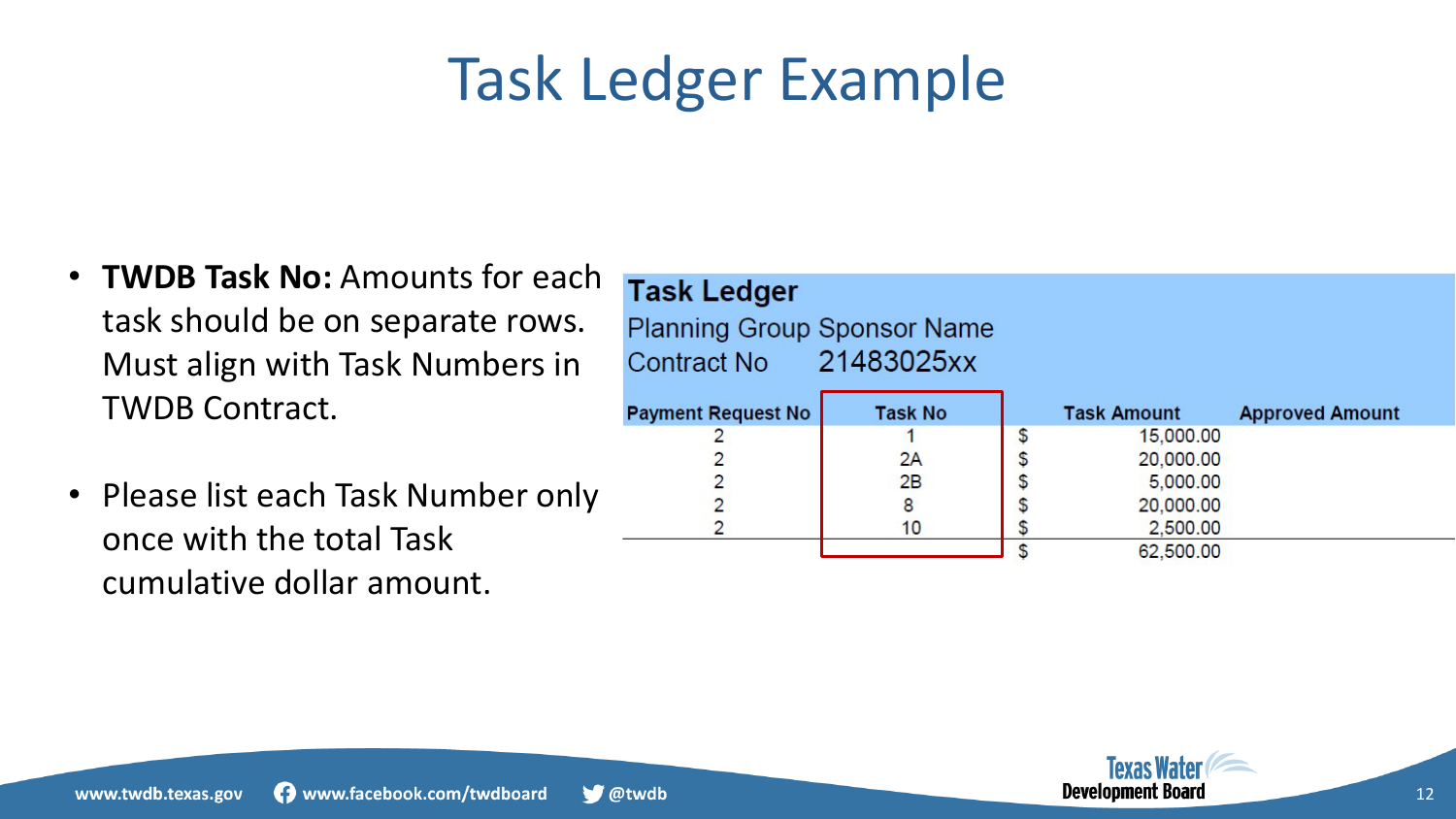### Subcontractor Proof of Payment

**\*Proof of Payment is not required but the subcontractor must be paid before submitting reimbursement request\***

| Subcontractor<br><b>Proof of Payment</b><br><b>Invoice Paid Date</b> | $\Box$ Check # | $\Box$ Check Amount |
|----------------------------------------------------------------------|----------------|---------------------|
|                                                                      |                |                     |
|                                                                      |                |                     |
|                                                                      |                |                     |
|                                                                      |                |                     |
|                                                                      |                |                     |

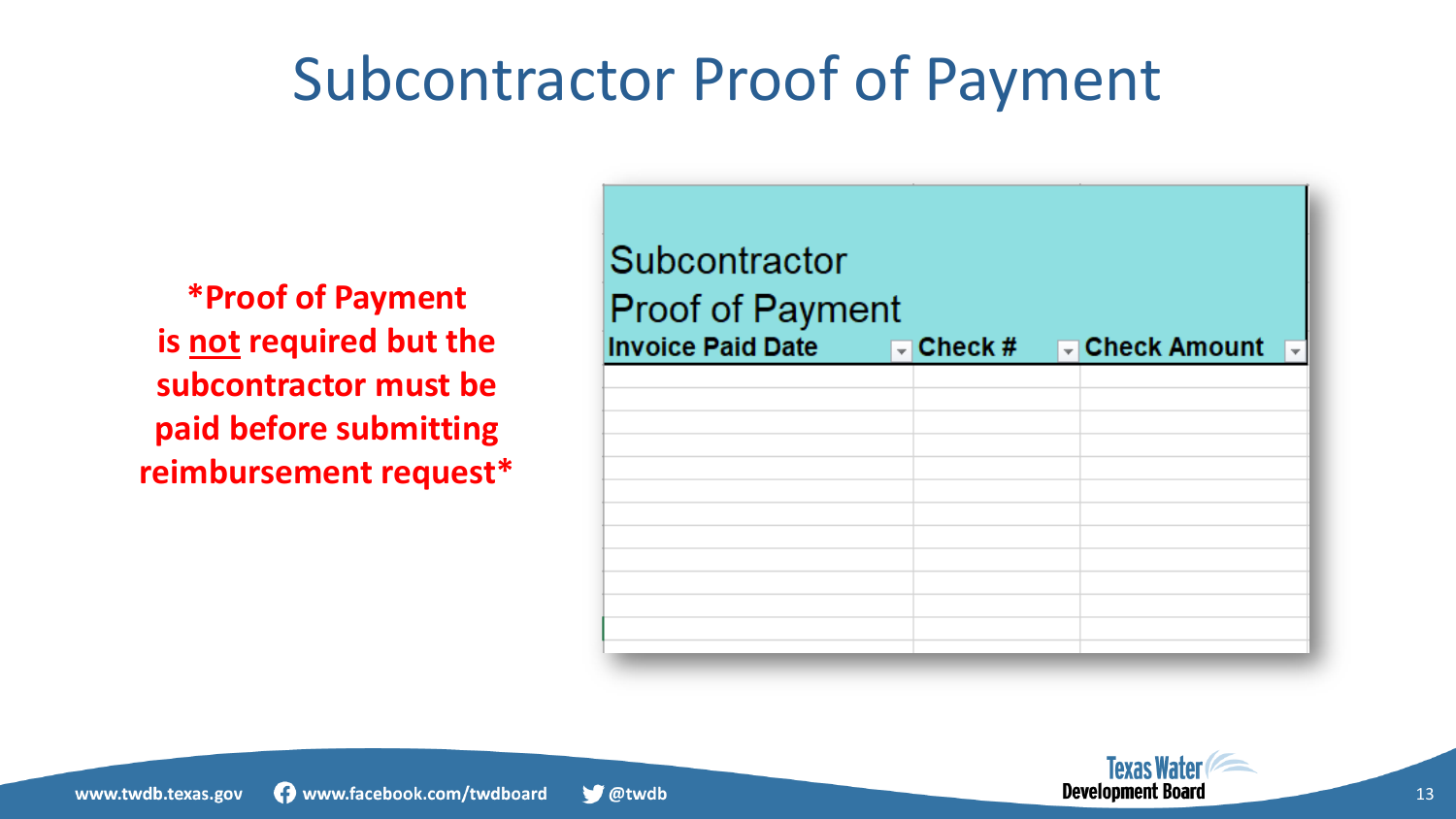### Summary Table Requirement

### • Percent and cost of each task completed

#### **Task Budget**

|                                            | <b>Task Budget</b> | <b>Expenses</b><br><b>This Period</b> | <b>Previous</b><br><b>Expenses</b> | <b>Accumulated</b><br><b>Expenses</b> | <b>Balance</b><br>Remaining | <b>Percent</b><br>Remaining |
|--------------------------------------------|--------------------|---------------------------------------|------------------------------------|---------------------------------------|-----------------------------|-----------------------------|
| 1 2A Non-Population Related Water          | 26,425.00          | 0.00                                  | 26.309.46                          | 26.309.46                             | 115.54                      | 0%                          |
| 2 2B Population & Population Relate        | 37.364.00          | 0.00                                  | 37,102.12                          | 37.102.12                             | 261.88                      | 1%                          |
| 3 10 Adoption of Plan                      | 225.795.00         | 9,349.85                              | 82,392.79                          | 91.742.64                             | 134,052.36                  | 59%                         |
| <b>Planning Area Description</b><br>41     | 20.436.00          | 5,807.17                              | 6,635.07                           | 12.442.24                             | 7.993.76                    | 39%                         |
| 5 3 Water Supply Analyses                  | 174,593.00         | 71,593.50                             | 11,387.58                          | 82,981.08                             | 91.611.92                   | 52%                         |
| 6 4A Identification of Water Needs         | 18.074.00          | 3,511.02                              | 0.00                               | 3.511.02                              | 14,562.98                   | 81%                         |
| 7 4B Identification of Potentially Fea     | 19.612.00          | 0.00                                  | 0.00                               | 0.00                                  | 19,612.00                   | 100%                        |
| 8 4C Technical Memorandum                  | 25.932.00          | 13,158.17                             | 480.00                             | 13,638.17                             | 12.293.83                   | 47%                         |
| 9 5A Evaluation and Recom. Of W            | 387,695.00         | 0.00                                  | 0.00                               | 0.00                                  | 387,695.00                  | 100%                        |
| <b>5B Water Conservation Recomme</b><br>10 | 28,672.00          | 0.00                                  | 0.00                               | 0.00                                  | 28,672.00                   | 100%                        |
| 11 6 Impacts of Plan & Cons. With Pr       | 45,037.00          | 0.00                                  | 0.00                               | 0.00                                  | 45.037.00                   | 100%                        |
| 7 Drought Resp. Inf., Activ., and R<br>12  | 91,930.00          | 0.00                                  | 0.00                               | 0.00                                  | 91,930.00                   | 100%                        |
| 13 8 Unique Sites & Policy Recomme         | 10.361.00          | 0.00                                  | 0.00                               | 0.00                                  | 10,361.00                   | 100%                        |
| 14 9 Infrastructure Financing Analysis     | 8.467.00           | 0.00                                  | 0.00                               | 0.00                                  | 8,467.00                    | 100%                        |
| 15 11 Implement. & Comp to the Prev        | 19.374.00          | 0.00                                  | 0.00                               | 0.00                                  | 19,374.00                   | 100%                        |
| 16 12 Prepare & Submit Prioritization      | 11,582.00          | 0.00                                  | 0.00                               | 0.00                                  | 11,582.00                   | 100%                        |
| <b>TOTAL</b>                               | 1,151,349.00       | 103,419.71                            | 164,307.02                         | 267.726.73                            | 883,622.27                  | 77%                         |

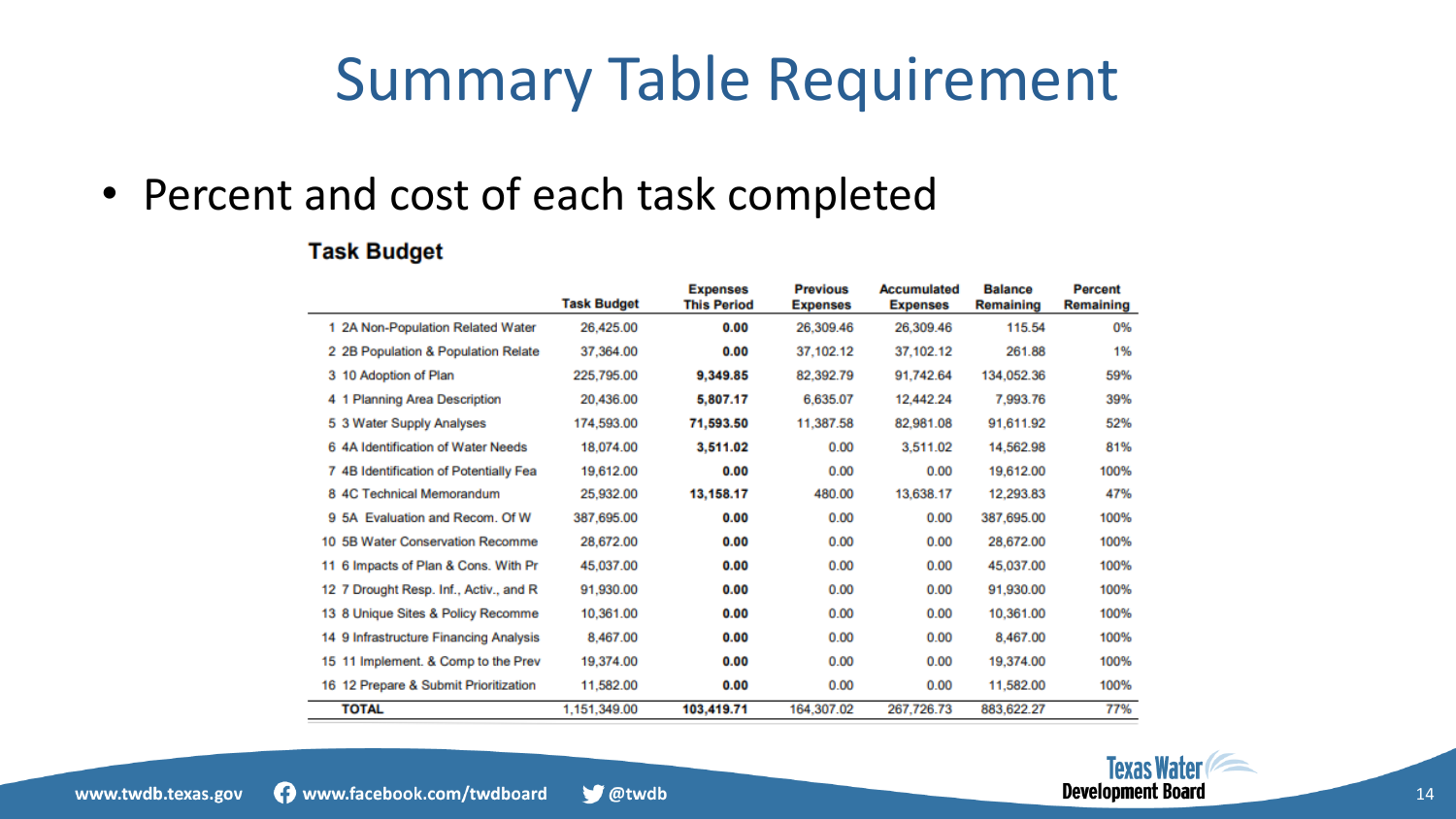### Progress Report

- Submit **ONE** progress report for entire billing period along with payment request.
- Must contain:
	- Statement of overall progress made **since last progress report** for each task item.
	- Any problems encountered and description of any actions taken to correct problems.
- TWDB will be checking for consistency between tasks billed and tasks listed in progress report.



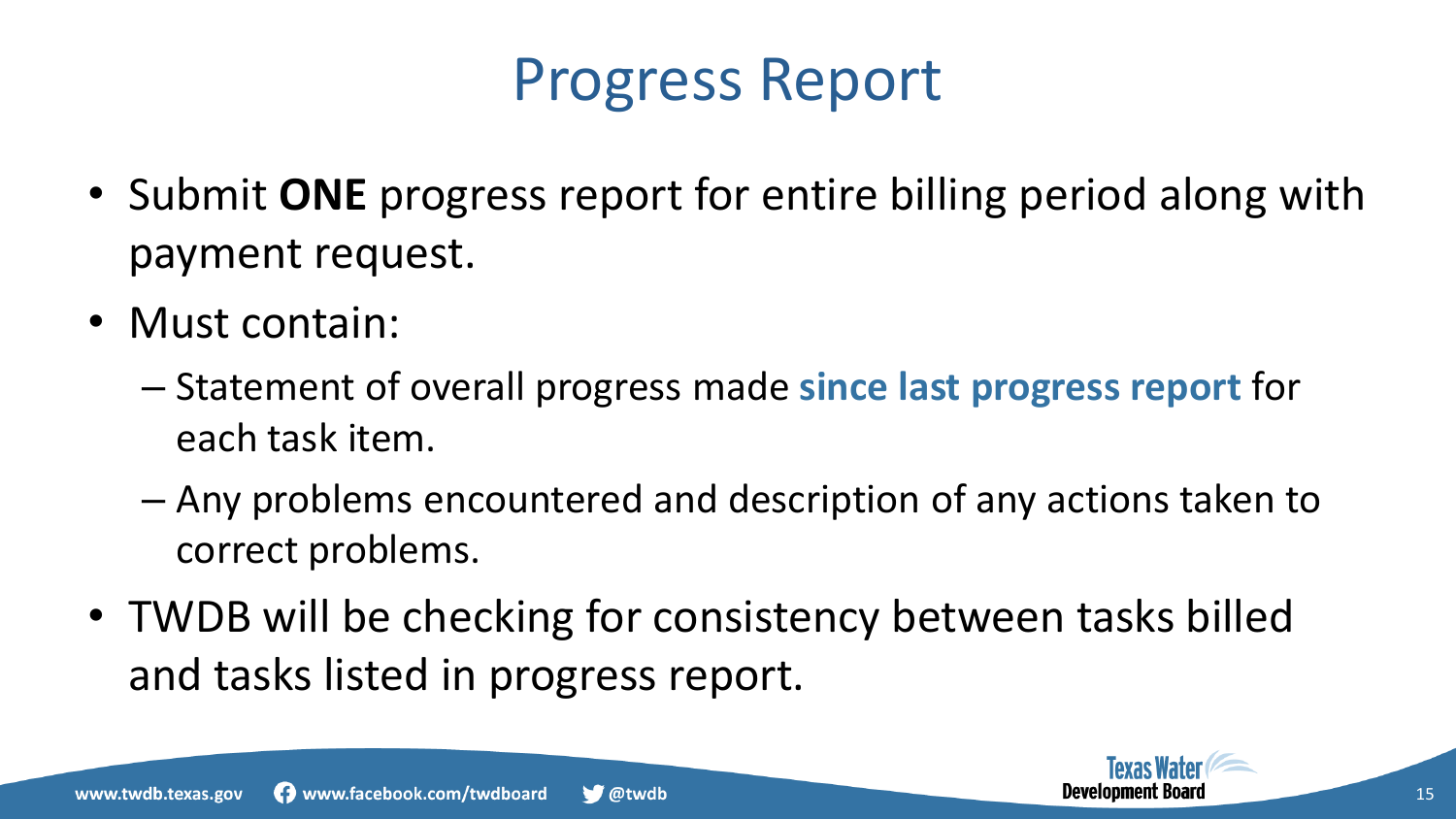## Voting Member Travel

<sup>2</sup> Voting Planning Member Travel Expenses are limited to the maximum amounts authorized for state employees by the General Appropriations Act, Tex. Leg. Regular Session, 2019, Article IX, Part 5, as amended or superseded. These expenses are defined as:

- eligible mileage expenses incurred by RWPG members, or their designee, to attend RWPG meetings that a. cannot be reimbursed by any other entity, political subdivision, etc. as certified by the voting member, or their designee, and
- food, drink, lodging, or airfare of designated RWPG member travel to support participation in legislativelyb. required or Board-requested meetings, as specifically authorized by the RWPG and TWDB Executive Administrator.

Regional Water Planning Grant Contract, Exhibit B

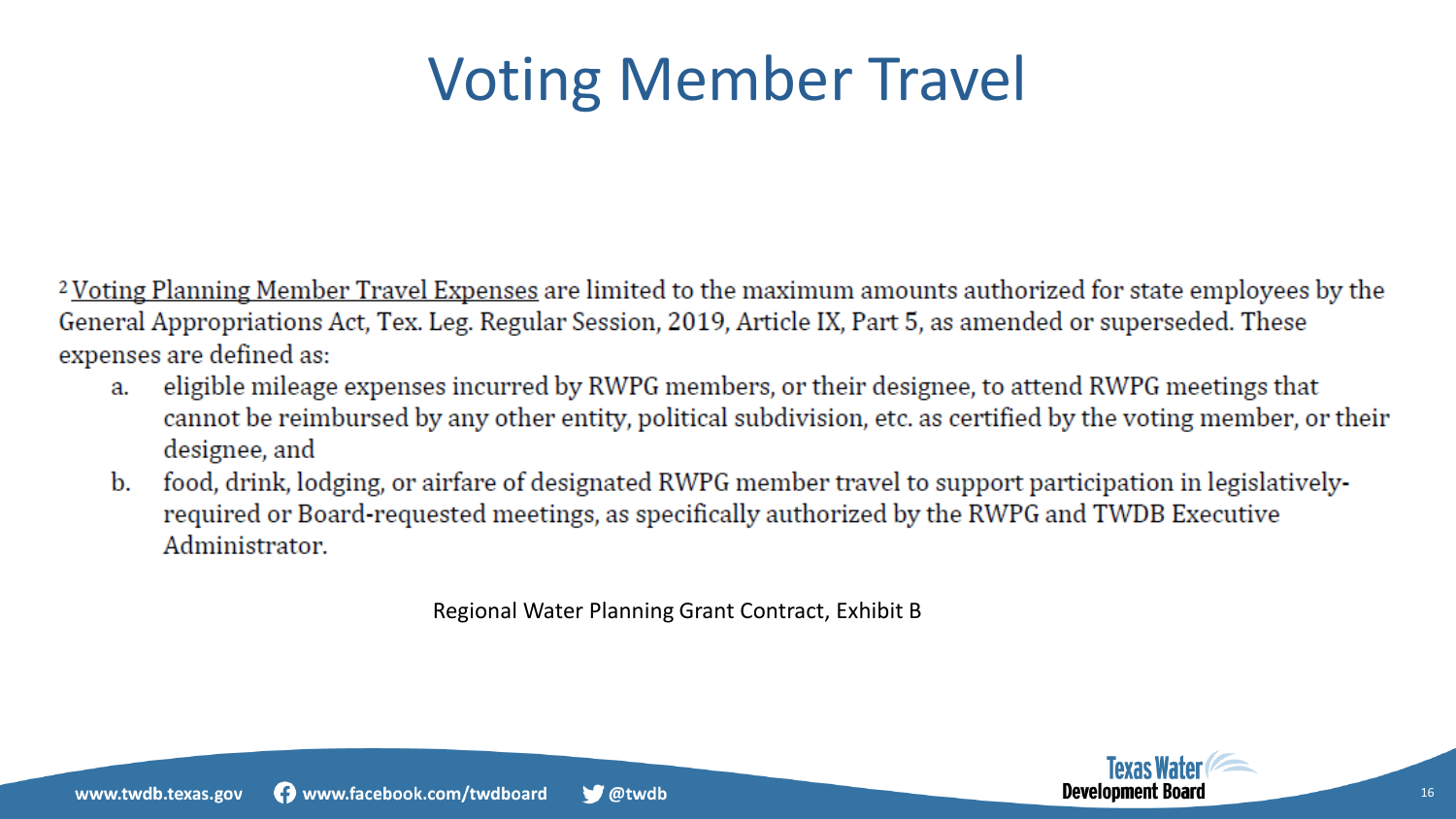### Planning Group Sponsor Expenses

- Sponsors (Contractors) can currently only bill to Task 10 in Task Budget and "Other Expenses" in Expense Budget. However, a new expense item for "Salary and Wages" will be created in upcoming contract amendments.
- Eligible costs include:
- <sup>1</sup> Eligible Other Expenses as described in 31 TAC  $\S355.92(c)$  include the following administrative costs that may be billed under Task 10 associated with the RWPG's Political Subdivision if the RWPG or its chairperson certifies, during a public meeting, that the expenses are eligible for reimbursement and are correct and necessary:
- The RWPG Political Subdivision's personnel costs for the staff hours that are directly spent providing, preparing е. for, and posting public notice for RWPG meetings and hearings, including labor, fringe, overhead, and other expenses for their support of and attendance at such RWPG meetings and hearings. This may not exceed: \$5,000 per regular RWPG meeting nor a total of 10% of the total study cost budget for the full period of the contract or a total of \$60,000, whichever is lower.

Regional Water Planning Grant Contract, Exhibit B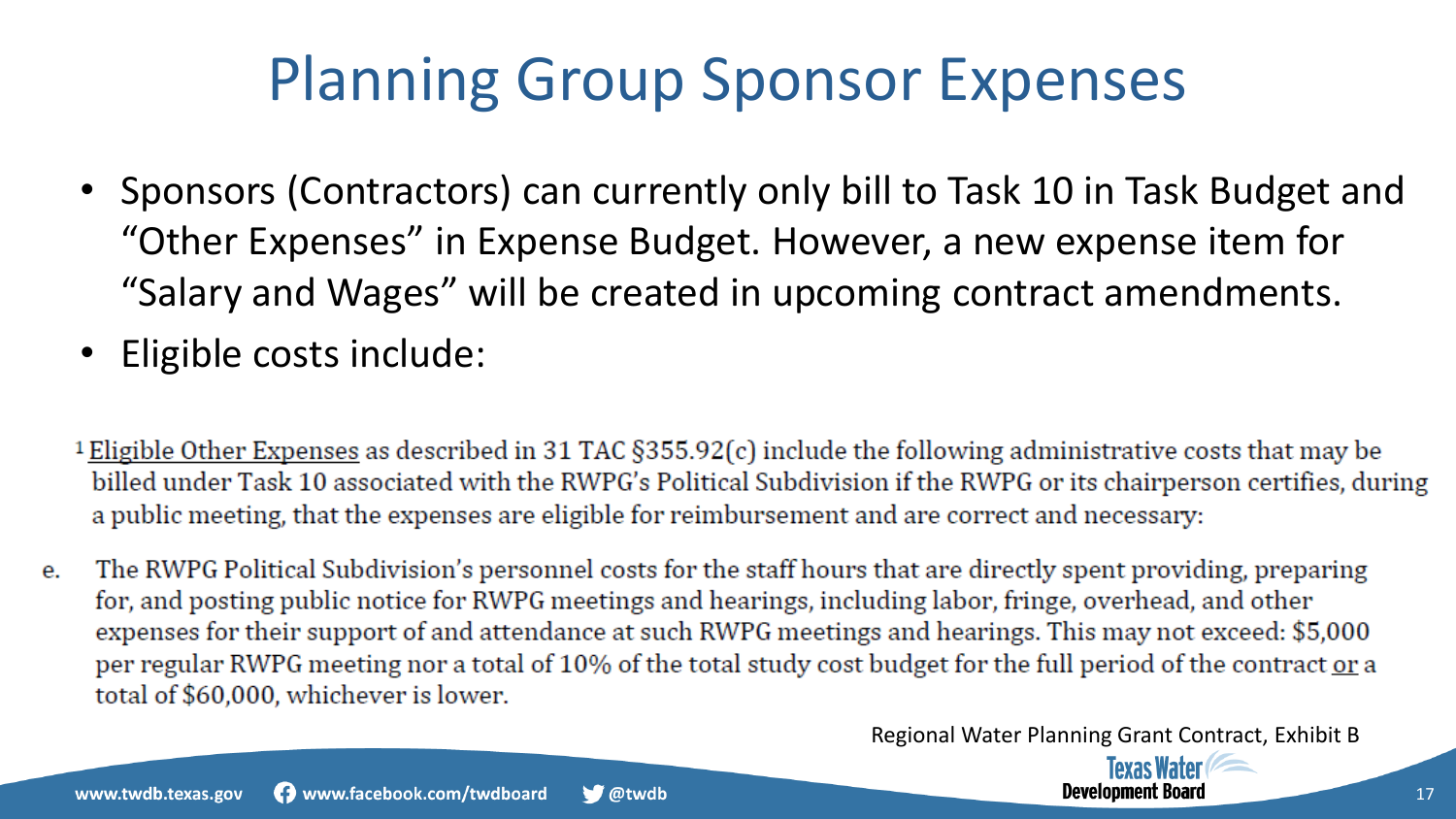## Ineligible Expenses

<sup>4</sup> Ineligible Expenses include funding any of the activities specified in 31 TAC 355.92(a), as well as the following items as applicable to RWPG members and Political Subdivisions:

- Compensation for the time or expenses of RWPGs members' service on or for the RWPG; a.
- Costs of administering the RWPGs, other than those eligible and authorized under Eligible Expenses;  $\mathbf{b}$ .
- Costs for training;  $\mathbf{c}$ .
- Costs of administering the regional water planning grant and associated contracts; d.
- Costs associated with development of an application for a regional water planning grant or reviewing materials e. developed due to this grant;
- Food, drink, or lodging for RWPG members (including tips and alcoholic beverages), unless eligible and f. authorized under item <sup>2</sup>b above;
- Purchase, rental, or depreciation of equipment (e.g., computers, copiers, fax machines); g.
- General purchases of office supplies not documented as consumed directly for the planning process; and h.
- Costs associated with social events or tours. i.

Regional Water Planning Grant Contract, Exhibit B

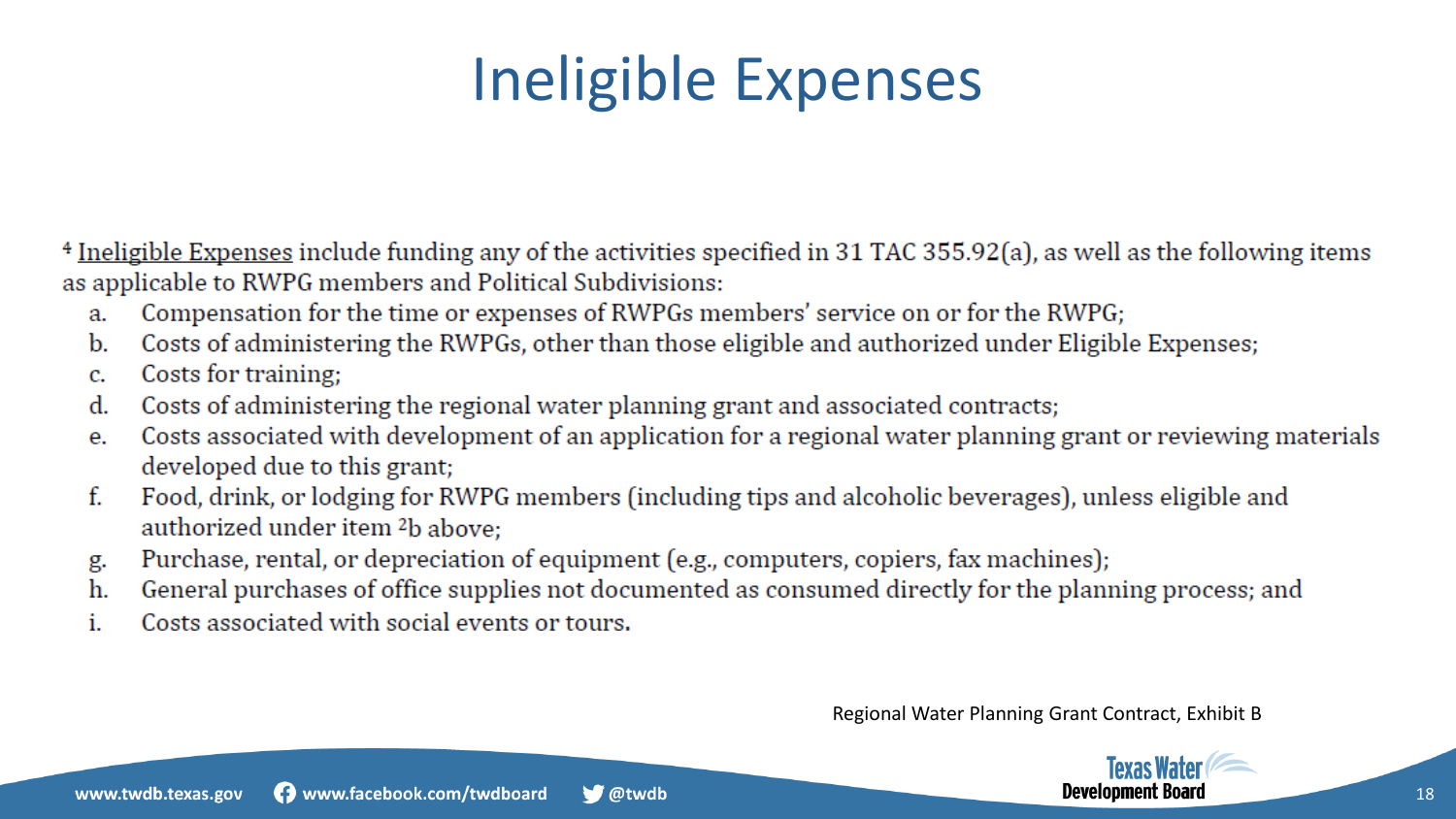### are eligible for reimbursement and are correct and necessary

– Includes travel expenses for RWPG members or Sponsor staff, a Sponsor's direct costs such as website or postage fees, and Sponsor's personnel costs.

• [Title 31 TAC §355.92\(c\) r](https://texreg.sos.state.tx.us/public/readtac$ext.TacPage?sl=R&app=9&p_dir=&p_rloc=&p_tloc=&p_ploc=&pg=1&p_tac=&ti=31&pt=10&ch=355&rl=92)equires that the **RWPG or its Chairperson** 

**certifies, during a public meeting**, that certain **administrative costs** 

- DOES NOT include the technical consultant's expenses under Task 10.
- Obtain certification prior to submitting the reimbursement payment request to TWDB.

 $\bigtriangledown$  @twdb

• Provide **certification date** under Task 10 in the progress report.

## Certification of Administrative Expenses



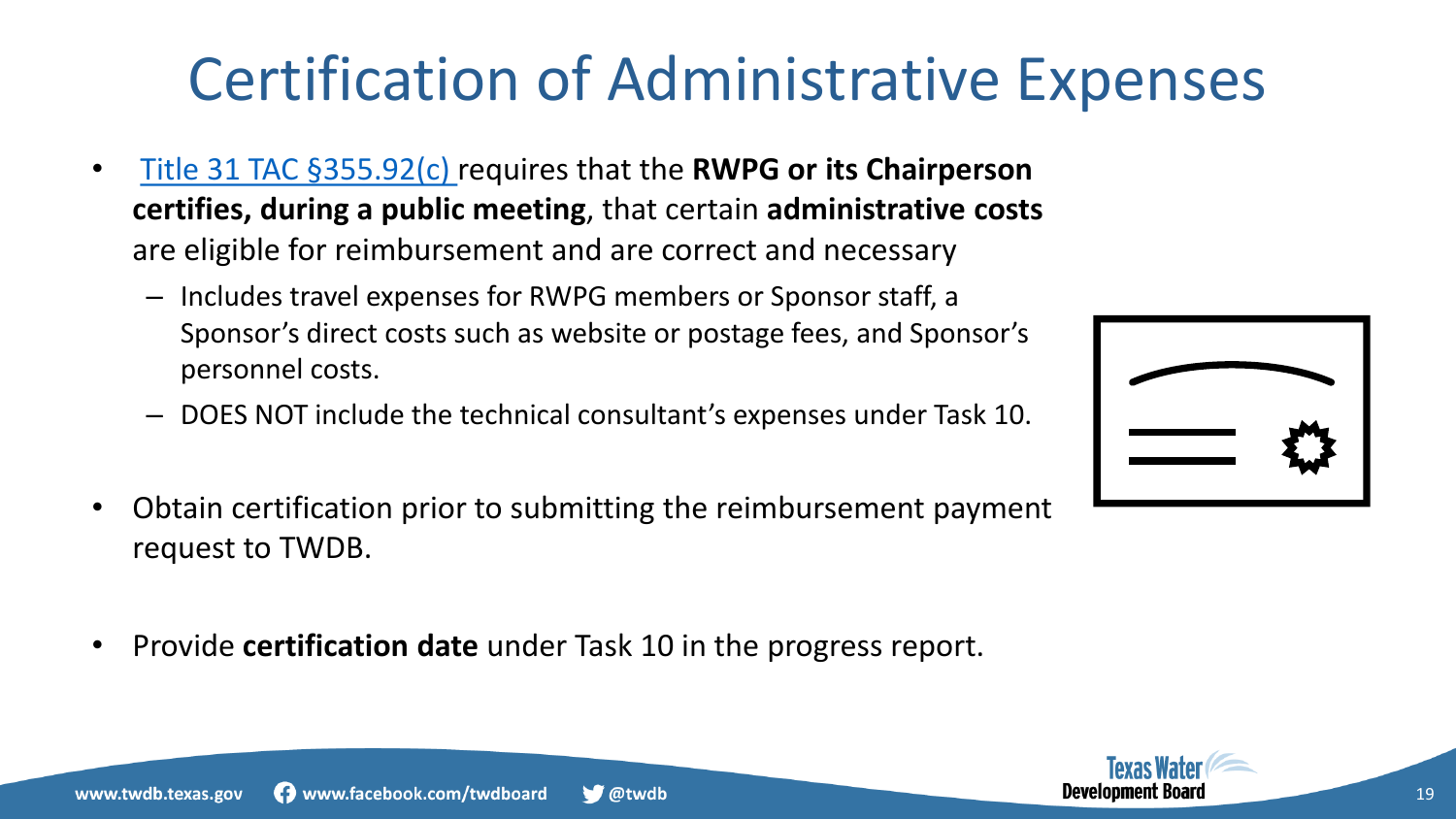## Budget Modifications

- 35% Flexibility of Budget within any task or expense budget category
- Exceeding a category budget amount by 35% requires a Budget Memorandum approved by the RWPG and TWDB Executive Administrator
- Work with your TWDB Planner (Contract Manager) to request a budget memorandum for modifications to the task or expense budget.



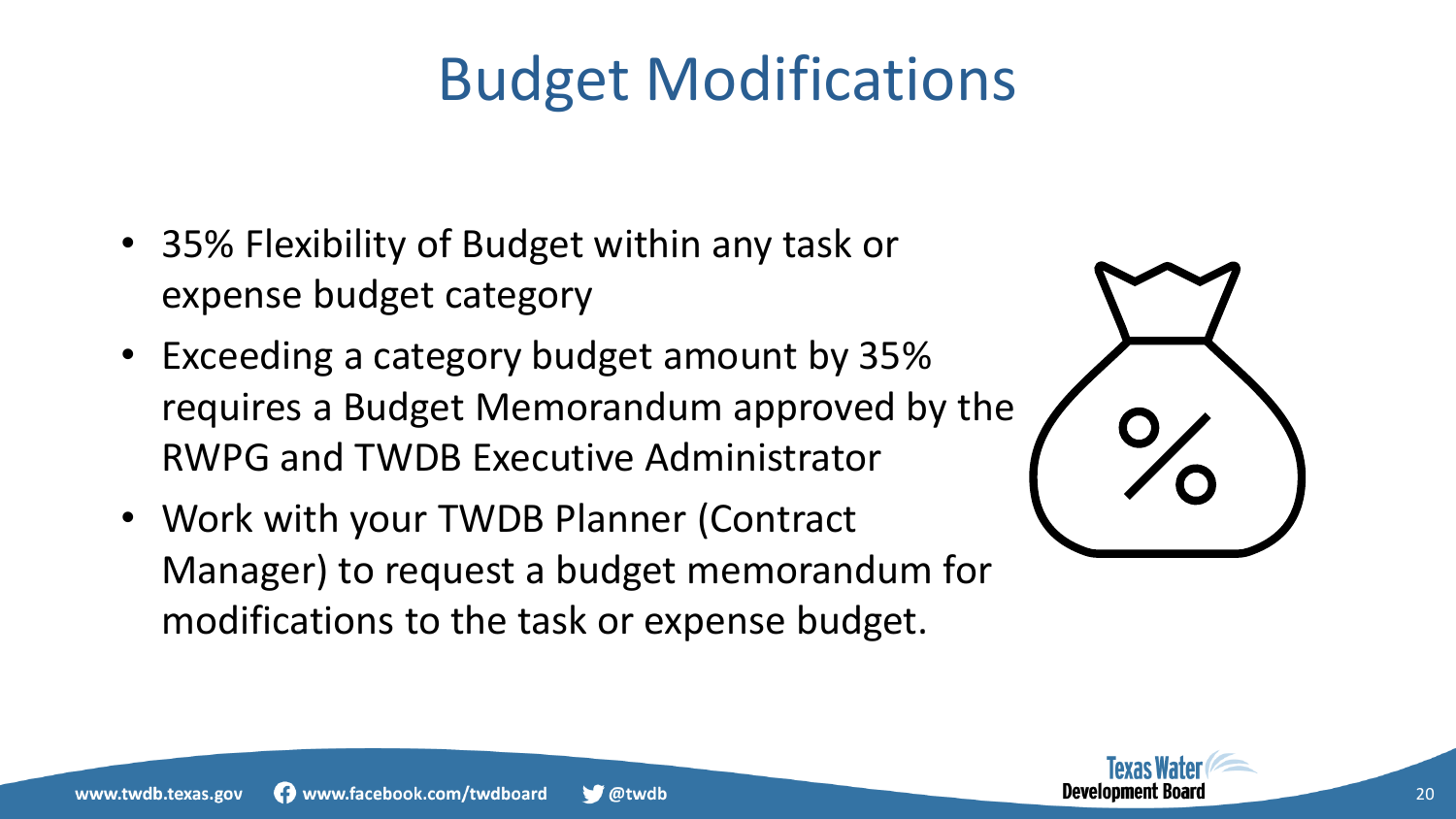### Subcontract Submittal

- Each subcontract and amendment between the RWPG's Political Subdivision and primary Consultant must be submitted to the TWDB for official review and acceptance.
- Upon execution, these documents should be sent to **c[ontracts@twdb.texas.gov](mailto:Contracts@twdb.texas.gov)**. Please ensure you always cc: your TWDB regional water planner and include the TWDB contract number in the email subject line on any correspondence to this email box.
- The subcontract between the Political Subdivision and primary Consultant must specify the names of any sub-subcontractors and the **total** amount allocated to sub-subcontractor services.
- Subcontracts must include the provisions and clauses listed in Article VI (Subcontracts) of the prime contract.

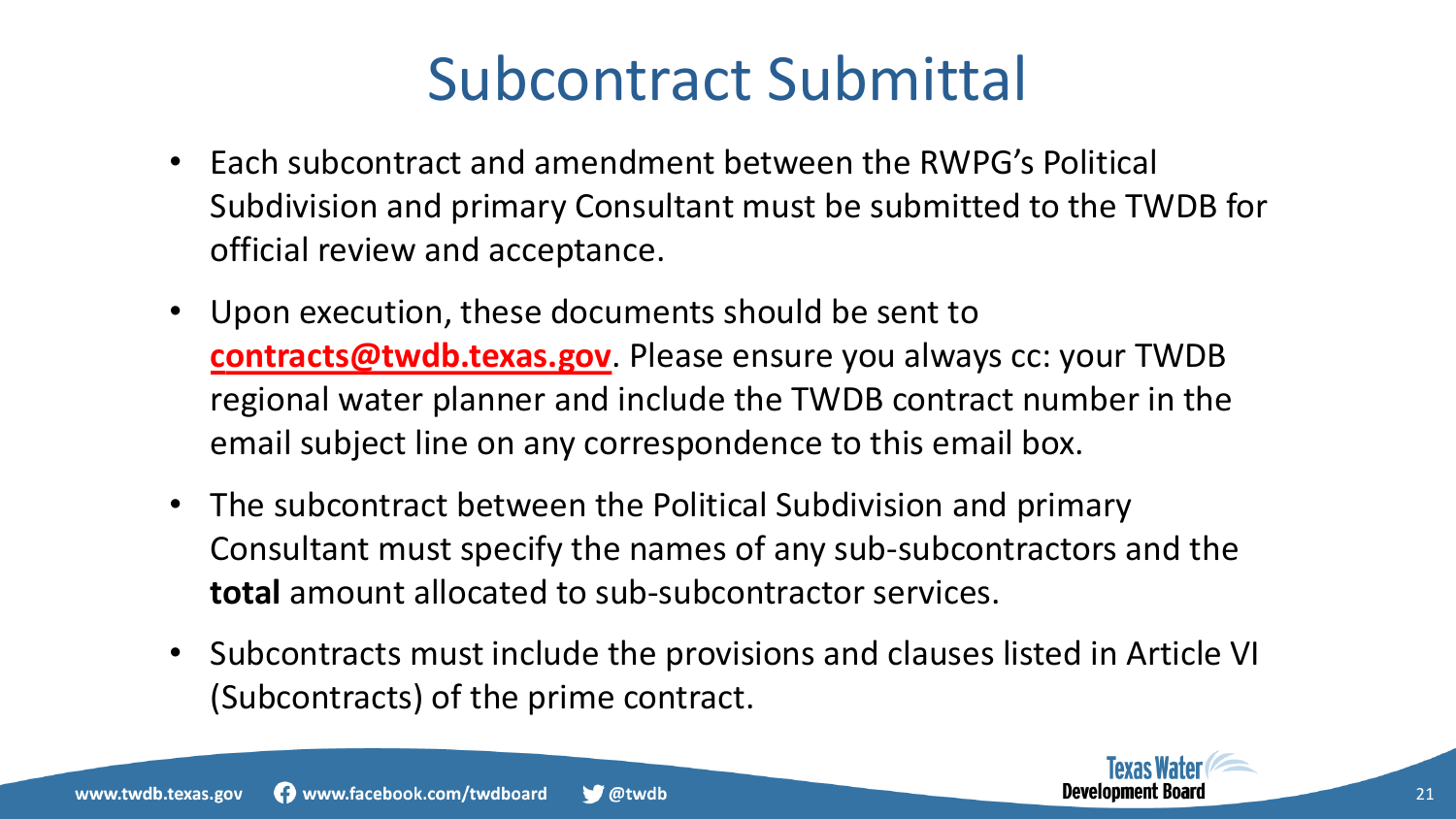## Subcontract Submittal (cont.)

- Official TWDB review and acceptance of *sub-subcontracts* will no longer be conducted.
- Please continue submit a copy of any sub-subcontracts and subsubcontract amendments directly to your TWDB regional water planner for our records.
- There is not a Certificate of Procurement form associated with the 2026 Regional Water Plan contracts.

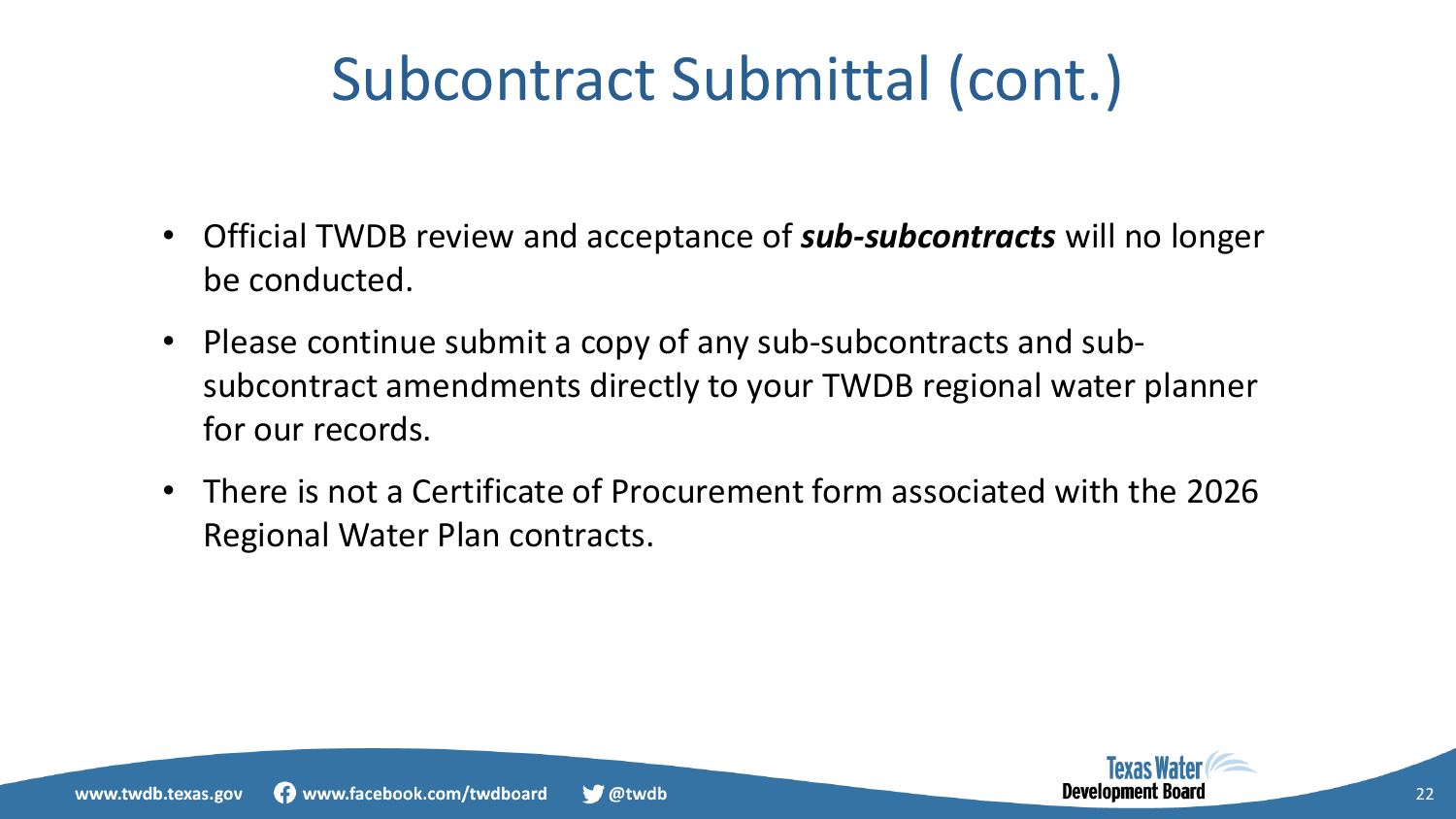### Upcoming Contract Amendments

- The TWDB has begun preparing contract amendment materials for the 2026 Regional Water Plans that will incorporate a full, anticipated contract funding amount for each region, a full scope of work, and updated contract guidance documents.
- Will also include a new Expense Budget category for Salaries and Wages.
- We anticipate seeking TWDB Board approval to authorize and execute the contract amendments this summer.
- RWPG sponsors will not have to submit a second funding application this cycle to incorporate this amendment.